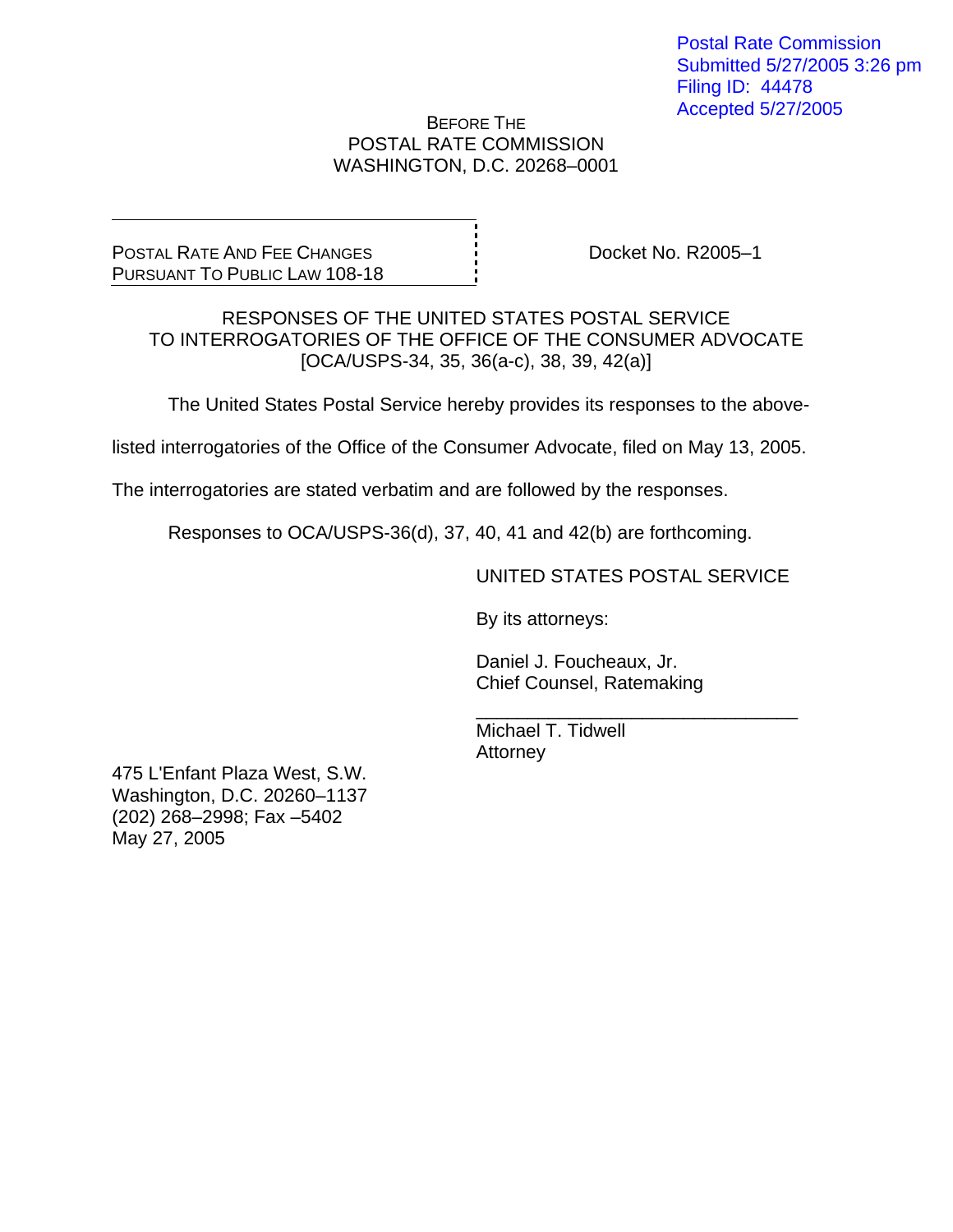# **OCA/USPS-34**.

Please refer to the Domestic Mail Manual (DMM) §604.1.1, January 6, 2005, and the table referencing First-Class Mail precanceled, nondenominated presorted rate postage stamps.

- a. Please state whether there are precanceled, nondenominated presorted rate postage stamp(s) for each First-Class Mail presorted rate category, and provide the rates of postage for each stamp.
- b. Please provide the date that the Postal Service first offered precanceled, nondenominated presorted rate postage stamps with respect to each First-Class Mail presorted rate category identified in subpart a. of this interrogatory.
- c. Please provide the date(s) that the Postal Service changed the design of the precanceled, nondenominated presorted rate postage stamps with respect to each First-Class Mail presorted rate category identified in subpart a. of this interrogatory.
- d. Please state whether there exists nondenominated postage stamps for any First-Class Mail subclass or rate category, other than nonautomation presort and automation presort rate categories, and provide the rates of postage for each stamp.

# **RESPONSE**

a. There are precanceled, nondenominated presorted rate postage stamps for only two First-Class Mail presorted rate categories: one for letter rate mail, and one for postcard rate mail. Neither is designed to cover a specific rate in its entirety; rather, they prepay only a portion of the rate, with the balance to be paid by the mailer along with the statement of mailing. Since their inception, the postcard-rate stamp has been valued at 15 cents, and the letter-rate stamp at 25 cents. It was intended that these rates would remain unchanged until such time as the Postal Service determined that the difference between the "face" value and the lowest possible presort rate for which the stamp could be used became too great to justify their continued sale at that price. It was further intended that the sale price would be kept at easily-calculated increments, such as 5 cents or 10 cents.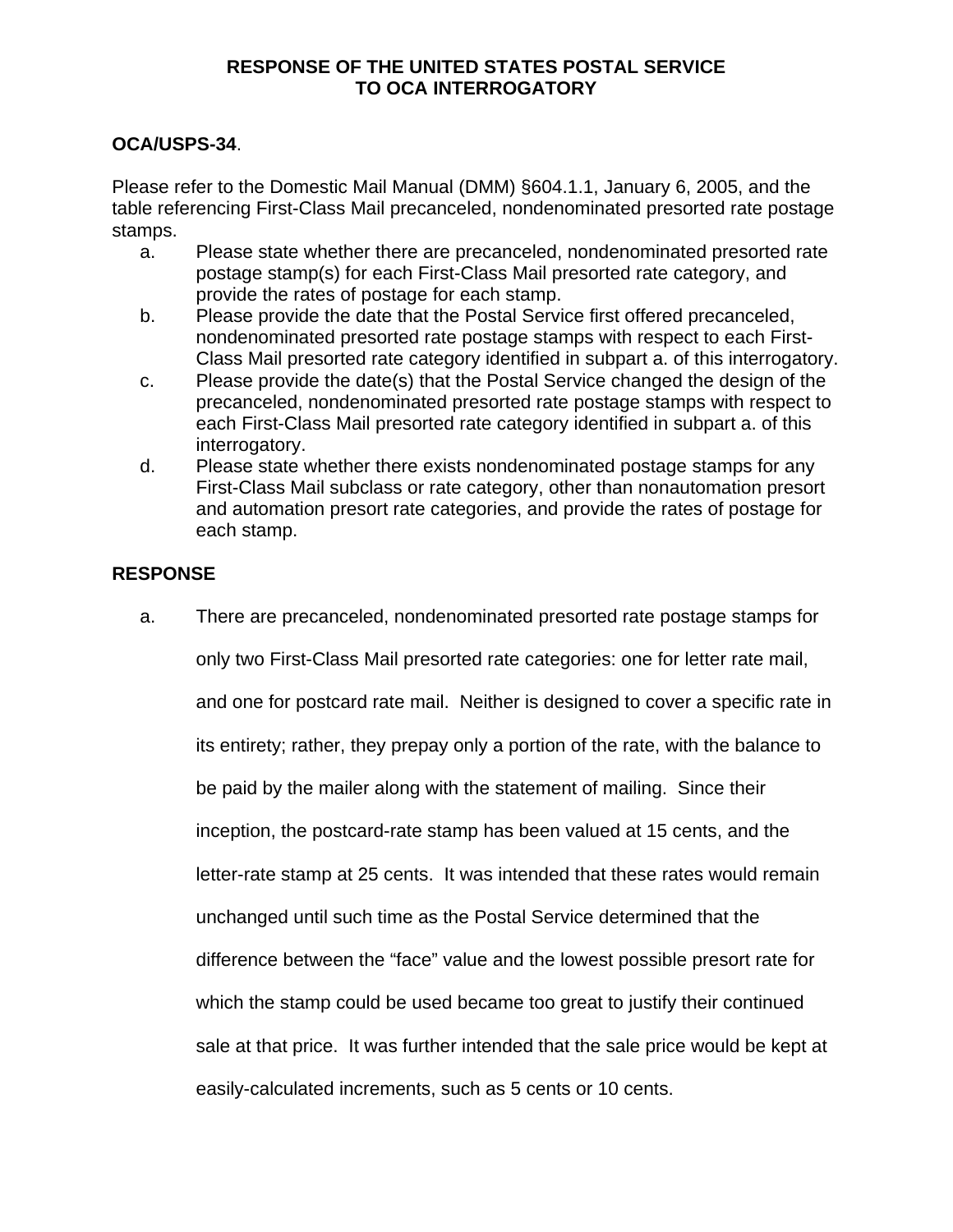# **RESPONSE to OCA/USPS-34 (continued):**

- b. Letter rate, March 17, 1995, Jukebox design. Postcard rate, March 17, 1995, Auto Tail Fin design.
- c. Letter rate, June 5, 1998, Diner design; June 26, 2003, American Eagle design (10 designs which vary by color). Postcard rate, August 3, 2001, Woody Wagon design.
- d. Other than the two presort rates noted, only the rate-change nondenominated stamps would address this question in the broadest sense, all of which meet the basic First-Class Mail per piece letter rate. They are outlined and illustrated at DMM 604.1.2 with their postage values.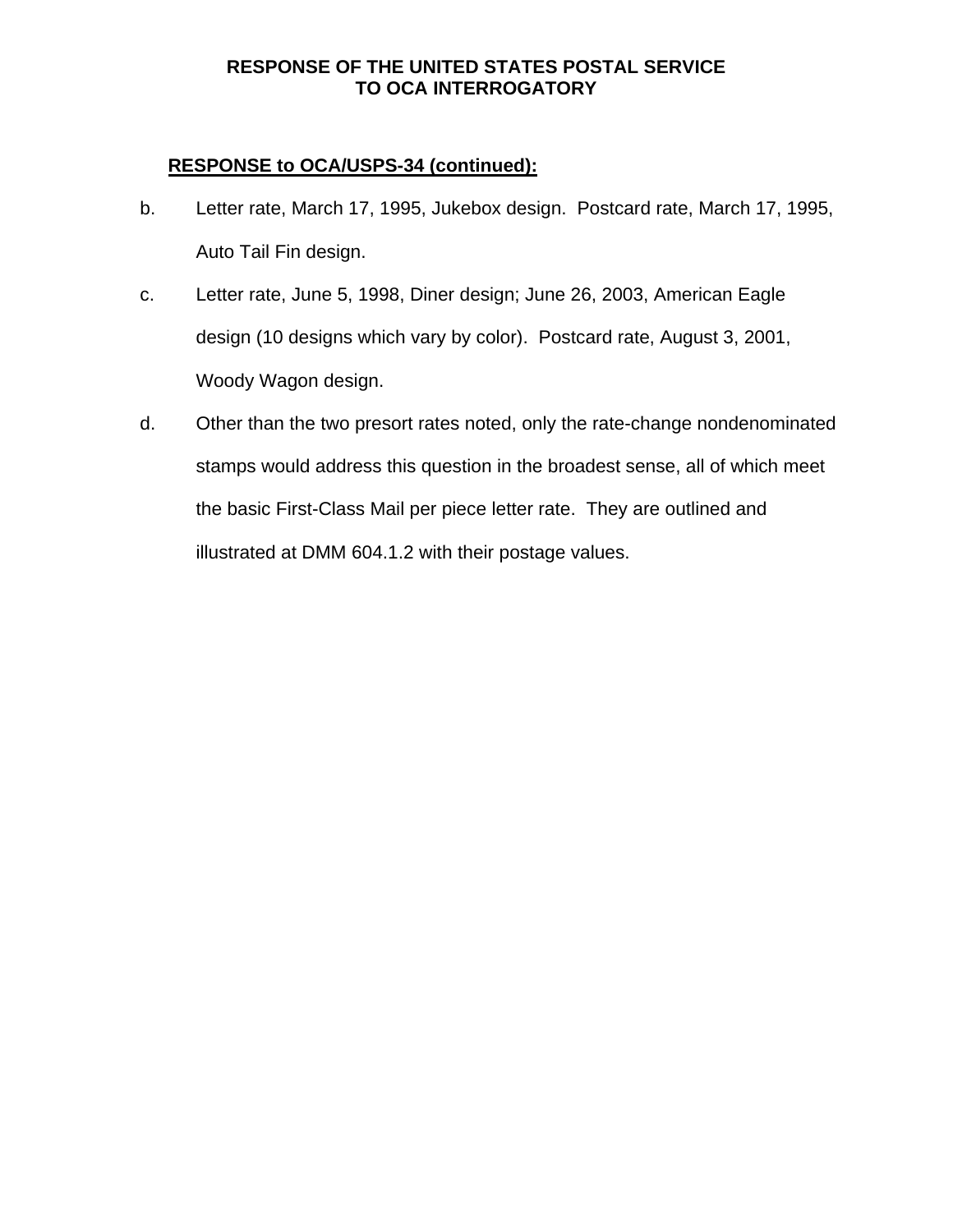# **OCA/USPS-35**

Please refer to the Domestic Mail Manual (DMM) §604.1.1, January 6, 2005, and the table referencing Standard Mail precanceled, nondenominated presorted rate postage stamps.

- a. Please state whether there are precanceled, nondenominated presorted rate postage stamp(s) for each Standard Mail subclass or rate category, and provide the rates of postage for each stamp.
- b. Please provide the date that the Postal Service first offered precanceled, nondenominated presorted rate postage stamps with respect to each Standard Mail subclass or rate category identified in subpart a. of this interrogatory.
- c. Please provide the date(s) that the Postal Service changed the design of the precanceled, nondenominated presorted rate postage stamps with respect to each Standard Mail subclass or rate category identified in subpart a. of this interrogatory.

#### **RESPONSE:**

a. There is a single precanceled, nondenominated presort rate postage stamp

for Standard Mail. It does not cover any specific rate in its entirety; rather, it

prepays only a portion of the rate, with the balance to be paid by the mailer

along with the statement of mailing. Since its inception, when it was inscribed

"Bulk Rate," it has been valued at 10 cents. There is a single stamp for

Nonprofit Standard Mail as well, valued since its inception at 5 cents.

- b. December 13, 1991, Eagle and Shield design, inscribed "Bulk Rate USA." Nonprofit: January 12, 1995, "G" Flag design.
- c. May 29, 1993, Eagle and Shield design, inscribed "USA Bulk Rate"; March 10, 1995, Auto Fender design, inscribed "Bulk Rate"; August 14, 1998, Bicycle design, inscribed "Presorted Std."; November 9, 2000, Library Lion design; June 29, 2001, Atlas design. Nonprofit: March 10, 1995, Butte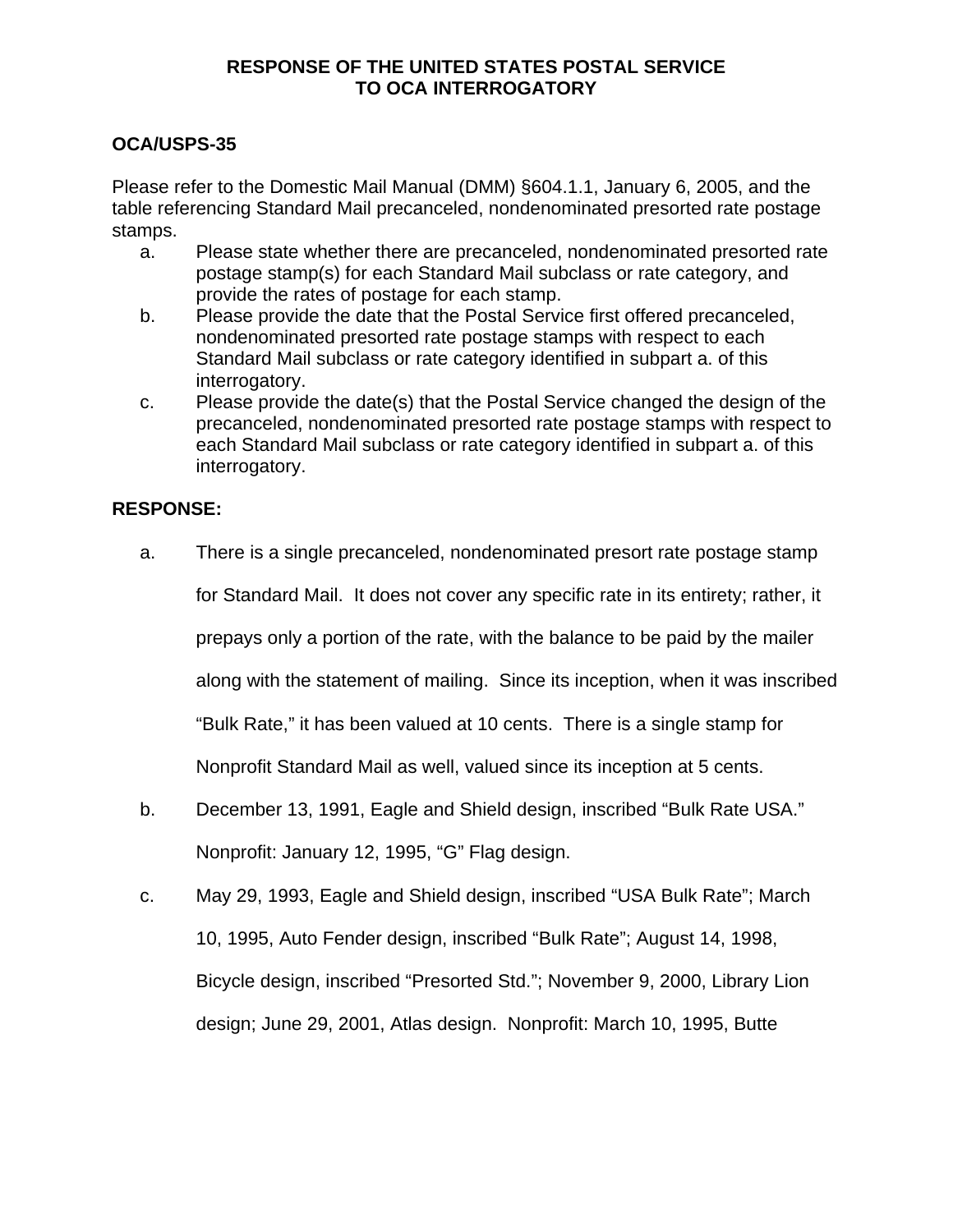# **RESPONSE to OCA/USPS-35 (continued):**

design; March 16, 1996, Mountain design; June 5, 1998, Wetlands design;

October 21, 2002, Seacoast design.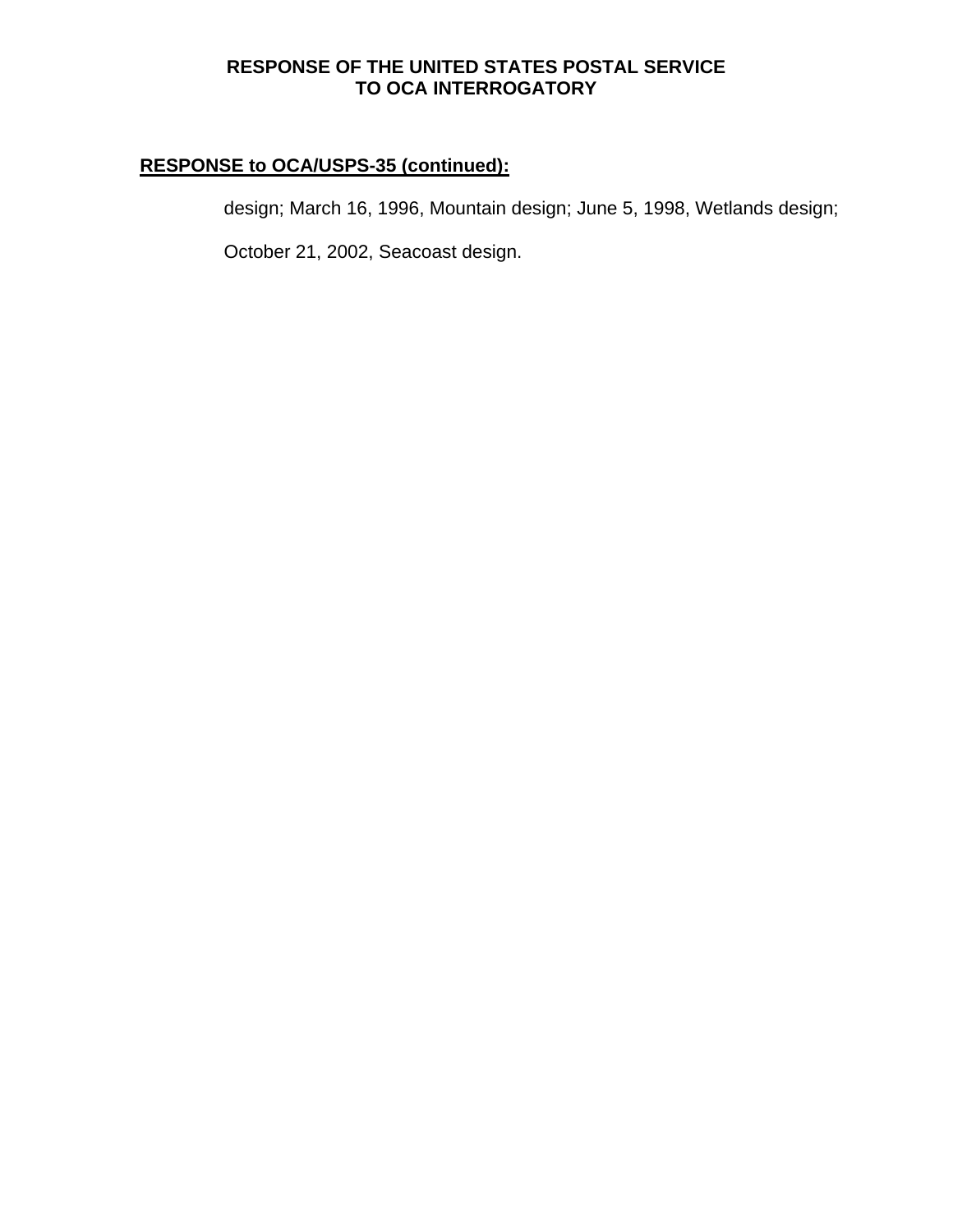# **OCA/USPS-36**

Please refer to the DMM §604.1.1, January 6, 2005, concerning precanceled, nondenominated presorted postage stamps for First-Class Mail and Standard Mail.

- a. Please identify and discuss the policies and other factors considered that resulted in the Postal Service's initial decision to issue precanceled, nondenominated presorted postage stamps for First-Class Mail and Standard Mail.
- b. Please provide any economic, marketing, or other research or documentation supporting the Postal Service's initial decision to issue precanceled, nondenominated presorted postage stamps for First-Class Mail and Standard Mail.
- c. Please provide any Postal Service economic, marketing, or other research or documentation prepared subsequent to the Postal Service's initial decision to issue precanceled, nondenominated presorted postage stamps for First-Class Mail and Standard Mail with respect to such postage stamps.
- d. Please provide any economic, marketing, or other research prepared by the Postal Service or any other entity concerning a nondenominated single-piece, first-ounce First-Class Mail postage stamp.

# **RESPONSE:**

a. As the number of rate categories and discounts multiplied, the Postal Service did

not consider that it could issue denominated postage for each rate and

classification. The fractional-rate and decimal-rate values also became too

numerous to cover adequately. Attempts to identify the most-used rates also

proved difficult, as mailers moved to deeper and deeper presort discounts on an

ongoing basis. The "Bulk Mail" effort in 1991 was somewhat experimental, but

very successful.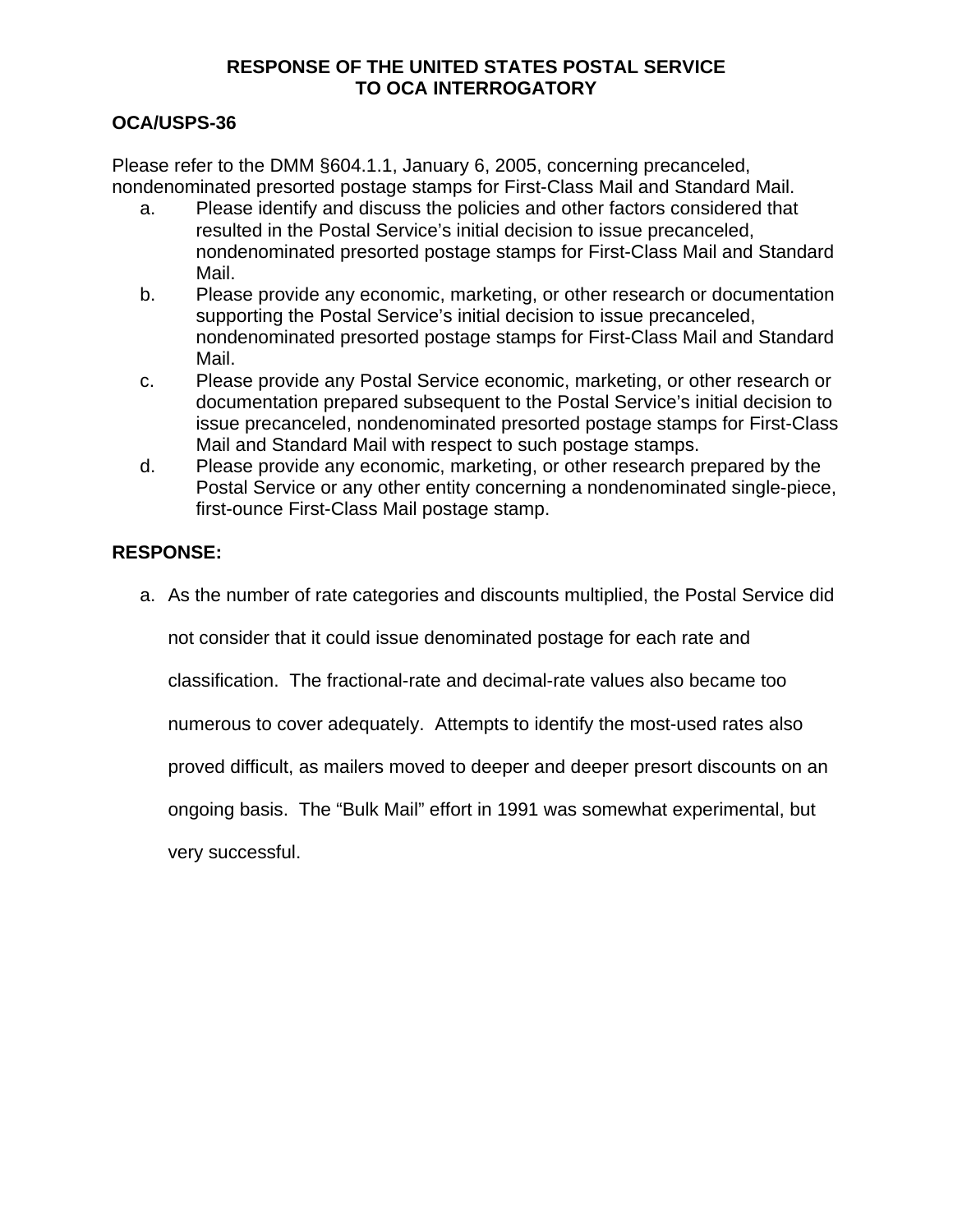# **RESPONSE to OCA/USPS-36 (continued)**

- b-c. There was a great deal of anecdotal evidence suggesting that the idea would be responsive to the needs of bulk mailers, many of whom were of the view that mail with stamps elicited a greater response rate than metered mail.
- d. Please see USPS Library Reference K-134 which will be filed shortly.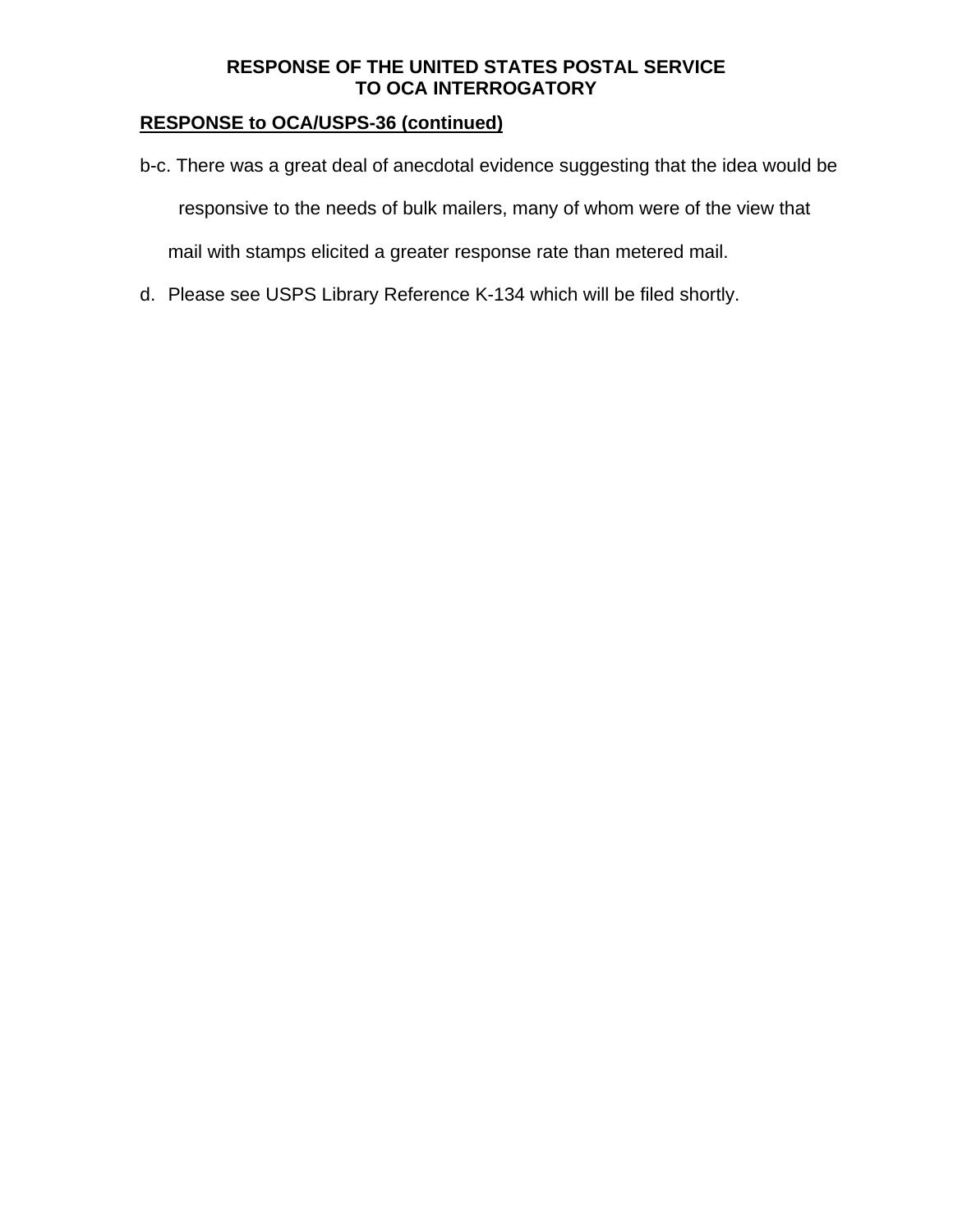# **OCA/USPS-38**

Please refer to the DMM §604.1.2, January 6, 2005, which states, in part, "All nondenominated postage and makeup rate stamps, including official mail stamps, are valid at the original rates of issue."

- a. Please define the phrase "nondenominated postage . . . stamps." Are semipostal stamps defined as nondenominated postage stamps?
- b. Please define the phrase "makeup rate stamps." Are makeup rate stamps defined as nondenominated postage stamps?
- c. Please define the phrase "official mail stamps." Are official mail stamps defined as nondenominated postage stamps?

# **RESPONSE:**

- a. "Nondenominated postage stamps" are those which do not bear a particular postage rate on their face but are generally intended for use in connection with a specific rate category or type of mail, such as the stamps issued in connection with First-Class Mail basic rate changes or the presort stamps described in response to OCA/USPS-34-36. It is fair to say that the term "nondenominated postage stamps" had a life of its own before the introduction of nondenominated semipostal stamps.
- b. "Makeup rate stamps" are nondenominated postage stamps that represent the value of the difference between the old basic First-Class Mail rate and the rate that succeeds it. The value of a particular makeup stamp could coincide with the value of an existing denominated stamp.
- c. "Official Mail stamps" are not necessarily nondenominated, but at rate changes, the Postal Service has occasionally issued a nondenominated Official Mail postage stamp for use in mailing basic rate First-Class Mail by government agencies.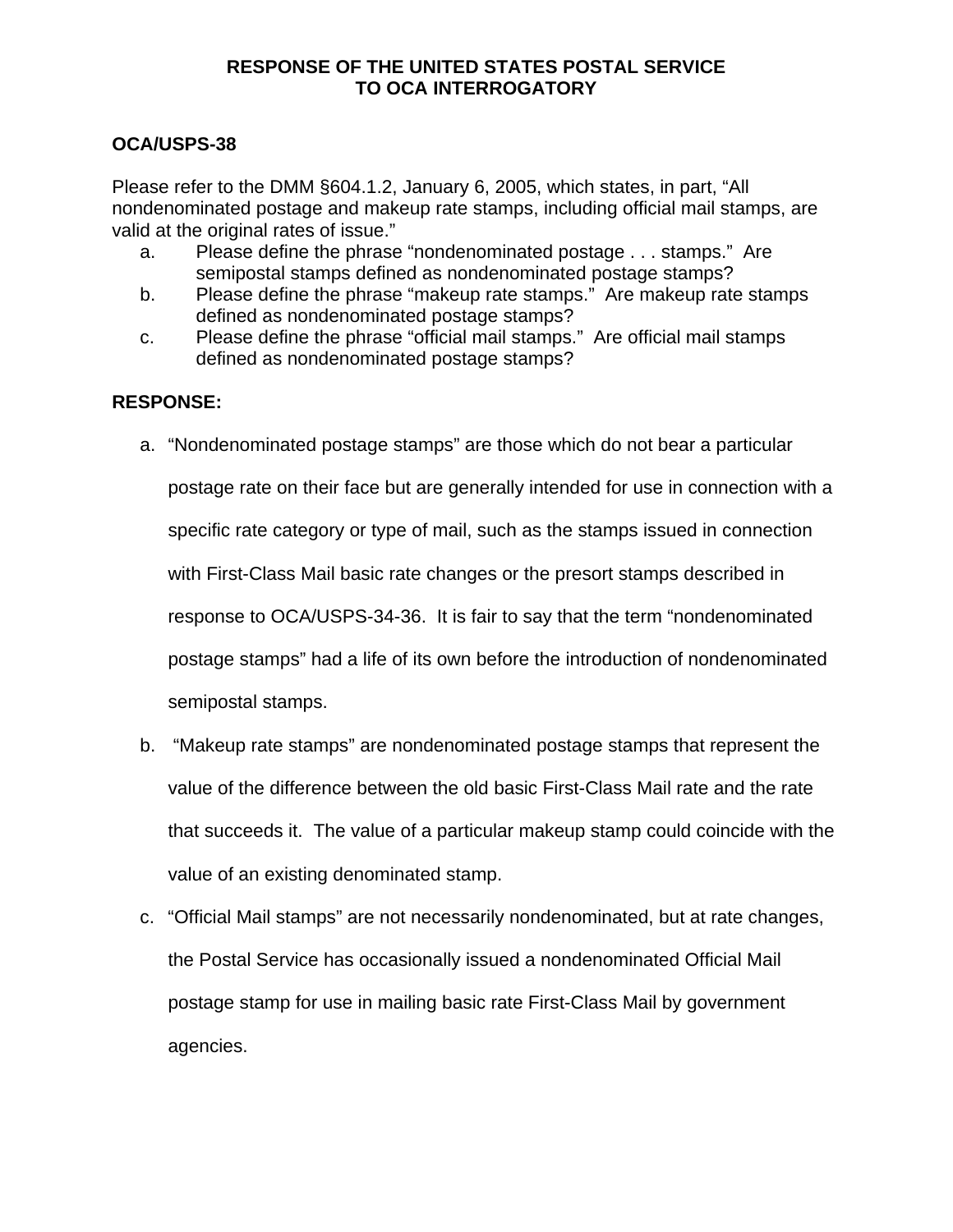# **OCA/USPS-39**

Please refer to the DMM §604.1.2, January 6, 2005, which states, in part, "All nondenominated postage and makeup rate stamps, including official mail stamps, are valid at the original rates of issue."

- a. Please explain how postage revenue is protected by the Postal Service in the case where precanceled, nondenominated presorted postage stamps purchased in a period prior to a change in presort rates are used in periods subsequent to the change in presort rates?
- b. Please provide any reports by the Postal Service, the Postal Inspection Service, the Office of Inspector General, or Government Accountability Office concerning revenue protection by the Postal Service in the case where precanceled, nondenominated presorted postage stamps purchased in a period prior to a change in presort rates are used in periods subsequent to the change in presort rates?

# **RESPONSE:**

a. Except in the rare circumstance where misuse is involved, mail bearing these

stamps is entered at Business Mail Entry Units. The mailing and its

accompanying mailing statement are subject to review and verification at the

BMEU as a condition of acceptance. As with any other shortpaid bulk mail,

the mailer is required to pay additional postage to cover any difference

between the value of an under-rate precanceled presort stamp on a mail

piece and the applicable current rate for that piece as a condition of mailing.

b. No such reports have been found.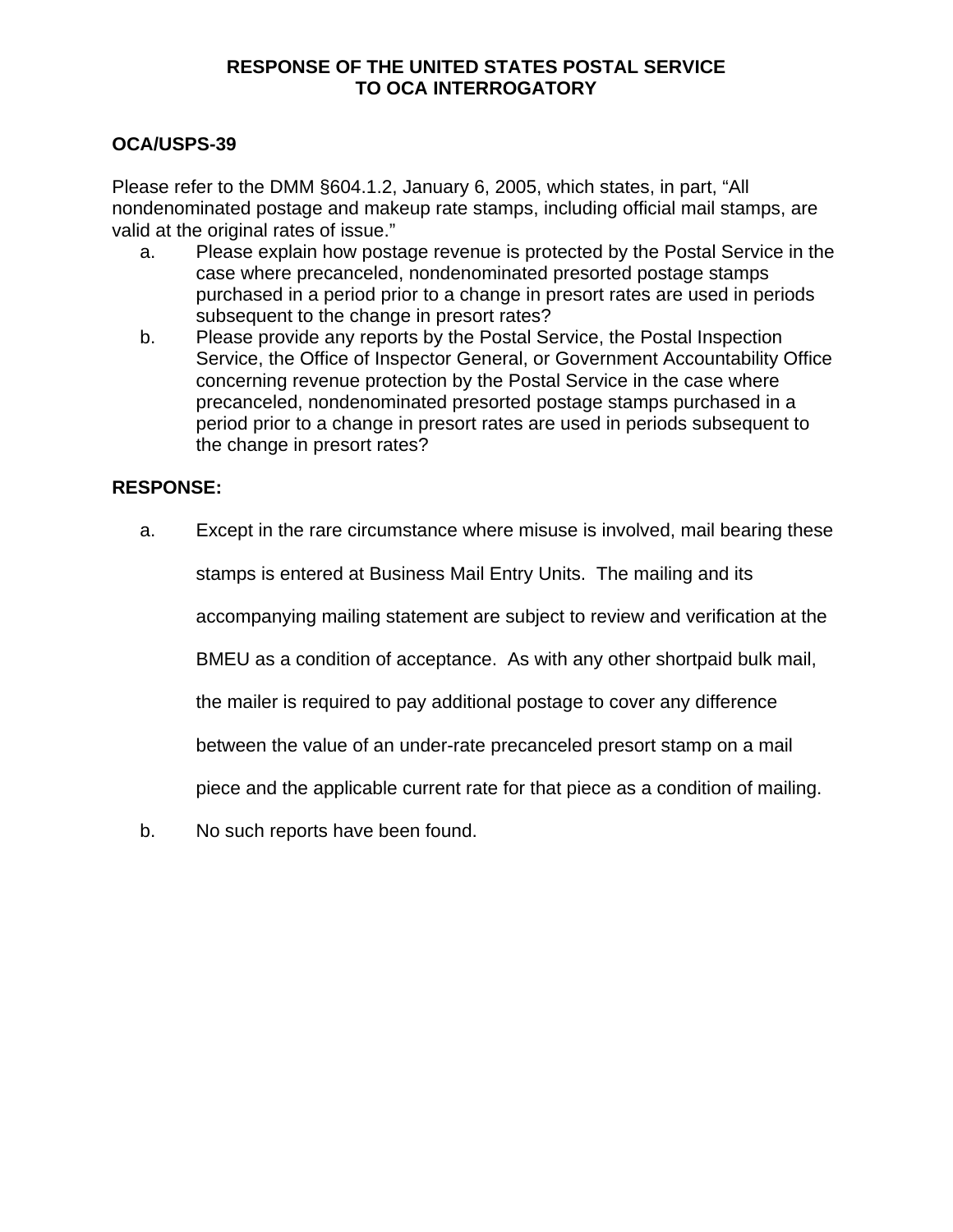# **OCA/USPS-42**

Please refer to the DMM §604.3.2.1, January 6, 2005.

- a. Please provide a copy of Form 3615, authorization to use precanceled stamps.
- b. At the end of FY 2004, how many mailers were authorized to use precanceled stamps?

#### **RESPONSE:**

- a. A copy is attached.
- b. A response is forthcoming.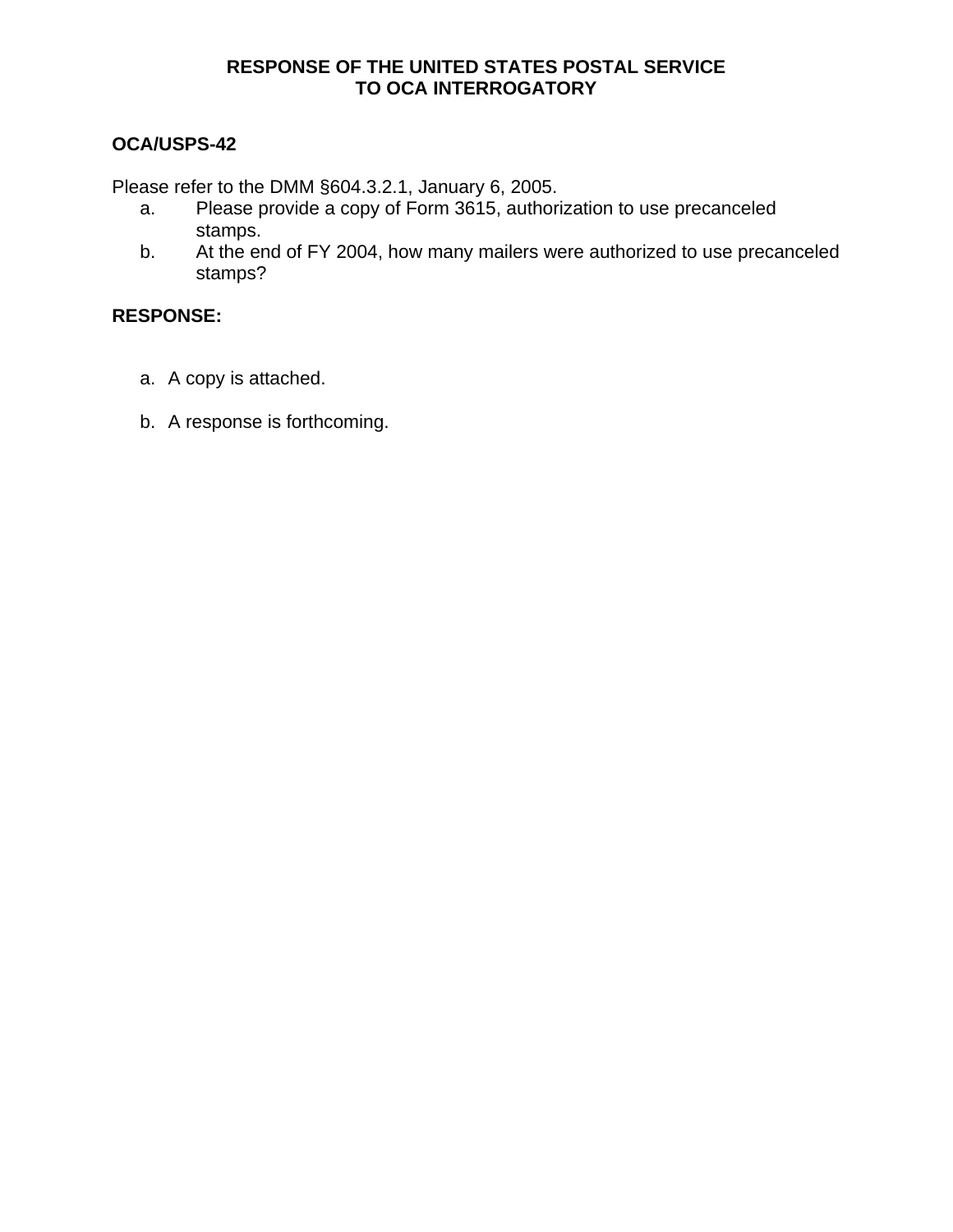| United States Postal Service <sup>®</sup>                                                                                                                                                                       | A. Applicant Information (Please print or type) |                            |                 | <b>Permit Imprint Authorization</b>                                            |                    |                                                                            |                                                                                                      |                    |                   |  |
|-----------------------------------------------------------------------------------------------------------------------------------------------------------------------------------------------------------------|-------------------------------------------------|----------------------------|-----------------|--------------------------------------------------------------------------------|--------------------|----------------------------------------------------------------------------|------------------------------------------------------------------------------------------------------|--------------------|-------------------|--|
| <b>Mailing Permit Application and</b>                                                                                                                                                                           | 1. Individual or Company Name                   |                            |                 | 2. Date                                                                        |                    |                                                                            | (See instructions on reverse)                                                                        |                    |                   |  |
| <b>Customer Profile</b>                                                                                                                                                                                         |                                                 |                            |                 |                                                                                |                    |                                                                            | <b>Permit Number</b>                                                                                 | Date Permit Issued |                   |  |
| (See instructions on reverse)<br>Two types of identification are required. One must                                                                                                                             | 3. Applicant's Signature                        |                            |                 | 4. Email Address                                                               |                    |                                                                            |                                                                                                      |                    |                   |  |
| contain a photograph of the addressee(s). Social Security<br>cards, credit cards, and birth certificates are<br>unacceptable as identification. The agent must write in                                         |                                                 |                            |                 |                                                                                |                    | Fee Due<br>\$.                                                             | <b>AIC</b><br>140                                                                                    |                    |                   |  |
| identifying information. Subject to verification.                                                                                                                                                               |                                                 |                            |                 | 6. Address (Street and number, apt. or suite no., city, state, and $ZIP + 4$ ) |                    |                                                                            | Please Keep This Card for Your Records                                                               |                    |                   |  |
| 5a. Enter first ID number.                                                                                                                                                                                      |                                                 |                            |                 |                                                                                |                    |                                                                            | Postmaster or Designee Signature                                                                     |                    | Office<br>Issuing |  |
| 5b. Enter second ID number.                                                                                                                                                                                     | 7. Other Names Under Which Company Does         | 8. How can we Contact You? |                 |                                                                                |                    |                                                                            |                                                                                                      |                    |                   |  |
| Business (If applicable)                                                                                                                                                                                        |                                                 |                            |                 | $\Box$ Phone<br>$\Box$ Email<br>$\Box$ Mail                                    |                    |                                                                            | <b>Precanceled Stamps Authorization</b><br>or Notification to Present Metered<br><b>Mail in Bulk</b> |                    |                   |  |
| 9. Federal Agency Cost Code (If applicable)<br>Acceptable identification includes: valid driver's license or state non-<br>driver's identification card; armed forces, government, university or                |                                                 |                            |                 | 10. Will Present Plant Verified Drop<br>Shipment (PVDS)?                       |                    |                                                                            |                                                                                                      |                    |                   |  |
| recognized corporate identification card; passport or alien<br>registration card or certificate of naturalization; current lease,                                                                               |                                                 |                            |                 |                                                                                |                    | $\Box$ Yes $\Box$ No                                                       | (See instructions on reverse)                                                                        |                    |                   |  |
| mortgage or Deed of Trust; voter or vehicle registration card; or a<br>11. Contact Person<br>home or vehicle insurance policy. A photocopy of your identification<br>may be retained by agent for verification. |                                                 |                            |                 | 12. Telephone (Include area code)                                              |                    |                                                                            | <b>Permit Number</b>                                                                                 | Date Permit Issued |                   |  |
| <b>Check Type of Permit/Authorization Requested</b>                                                                                                                                                             |                                                 |                            |                 | <b>For Postal Service Use</b>                                                  |                    |                                                                            |                                                                                                      |                    |                   |  |
|                                                                                                                                                                                                                 |                                                 | Permit<br>Number           | Date<br>Issued  | Date Fee<br>Paid                                                               | Date<br>Canceled   | Sample<br>Approved                                                         | Please Keep This Card for Your Records<br>Postmaster or Designee Signature                           |                    | Issuing Office    |  |
| Permit Imprint Authorization (Fee applies)<br>1.                                                                                                                                                                |                                                 |                            |                 |                                                                                |                    |                                                                            |                                                                                                      |                    |                   |  |
| □ First-Class <sup>®</sup> Mail □ Std. Mail □ Pkg. Svcs.                                                                                                                                                        | Company<br>$\Box$ Permit                        |                            |                 |                                                                                |                    |                                                                            |                                                                                                      |                    |                   |  |
| 2.<br>Precanceled Stamp or Government<br>Precanceled Stamped Envelope Authorization (No fee)                                                                                                                    |                                                 |                            |                 |                                                                                |                    |                                                                            | <b>Business Reply Mail Authorization</b>                                                             |                    |                   |  |
| Mailer Precanceled Postmark/Preprinted Rate Markings<br>Authorizations (No fee)                                                                                                                                 |                                                 |                            |                 |                                                                                |                    |                                                                            | (See instructions on reverse)<br>Permit Number                                                       | Date Permit Issued |                   |  |
| Notification to Present Metered Mail in Bulk (No fee)                                                                                                                                                           |                                                 |                            |                 |                                                                                |                    |                                                                            | Fee Due                                                                                              | AIC<br>134         |                   |  |
| <b>Class of Mail</b>                                                                                                                                                                                            |                                                 |                            |                 |                                                                                |                    |                                                                            | <b>BRM w/Advance Deposit</b>                                                                         | AIC                |                   |  |
| □ First-Class <sup>®</sup> Mail □ Std Mail □ Pkg. Svcs.<br>3.                                                                                                                                                   |                                                 |                            |                 |                                                                                |                    |                                                                            | Account<br>Fee Due \$                                                                                | 116                | Office            |  |
| <b>Business Reply Mail (BRM) Authorization (Fee applies)</b>                                                                                                                                                    |                                                 |                            |                 |                                                                                |                    |                                                                            | Please Keep This Card for Your Records                                                               |                    |                   |  |
| a. Post Office where BRM will be received                                                                                                                                                                       |                                                 |                            |                 |                                                                                |                    |                                                                            | Postmaster or Designee Signature                                                                     |                    | Issuing           |  |
| b. Post Office where BRM permit number was issued and<br>annual fee was paid, if applicable                                                                                                                     |                                                 |                            |                 |                                                                                |                    |                                                                            | <b>Merchandise Return Service</b>                                                                    |                    |                   |  |
| <b>BRM Advance Deposit Account</b><br><b>QBRM Approved</b><br>(Fee applies)                                                                                                                                     |                                                 |                            |                 |                                                                                |                    |                                                                            | Authorization<br>(See instructions on reverse)                                                       |                    |                   |  |
| 4.<br>Merchandise Return Service (MRS) Authorization (Fee applies)                                                                                                                                              |                                                 |                            |                 |                                                                                |                    |                                                                            | Permit Number                                                                                        | Date Permit Issued |                   |  |
| a. Type of Application                                                                                                                                                                                          | b. Return Location                              | (See over)                 |                 | c. Advance Deposit Account                                                     |                    |                                                                            |                                                                                                      |                    |                   |  |
| $\Box$ Reapplication<br>$\Box$ Initial<br>d. Permit Applied For                                                                                                                                                 | $\Box$ Single                                   | $\Box$ Multiple            | □ Each Location |                                                                                | $\Box$ Centralized |                                                                            | Fee Due<br>\$                                                                                        | <b>AIC</b><br>141  |                   |  |
| □ First-Class® Mail/Priority Mail □ Std. Mail □ Media Mail                                                                                                                                                      |                                                 | $\Box$ PP                  | $\square$ BPM   | $\Box$ Library Mail (LM)                                                       |                    | Please Keep This Card for Your Records<br>Postmaster or Designee Signature |                                                                                                      | Office             |                   |  |
| PS Form 3615, December 2002                                                                                                                                                                                     |                                                 |                            |                 |                                                                                |                    |                                                                            |                                                                                                      |                    | Issuing           |  |